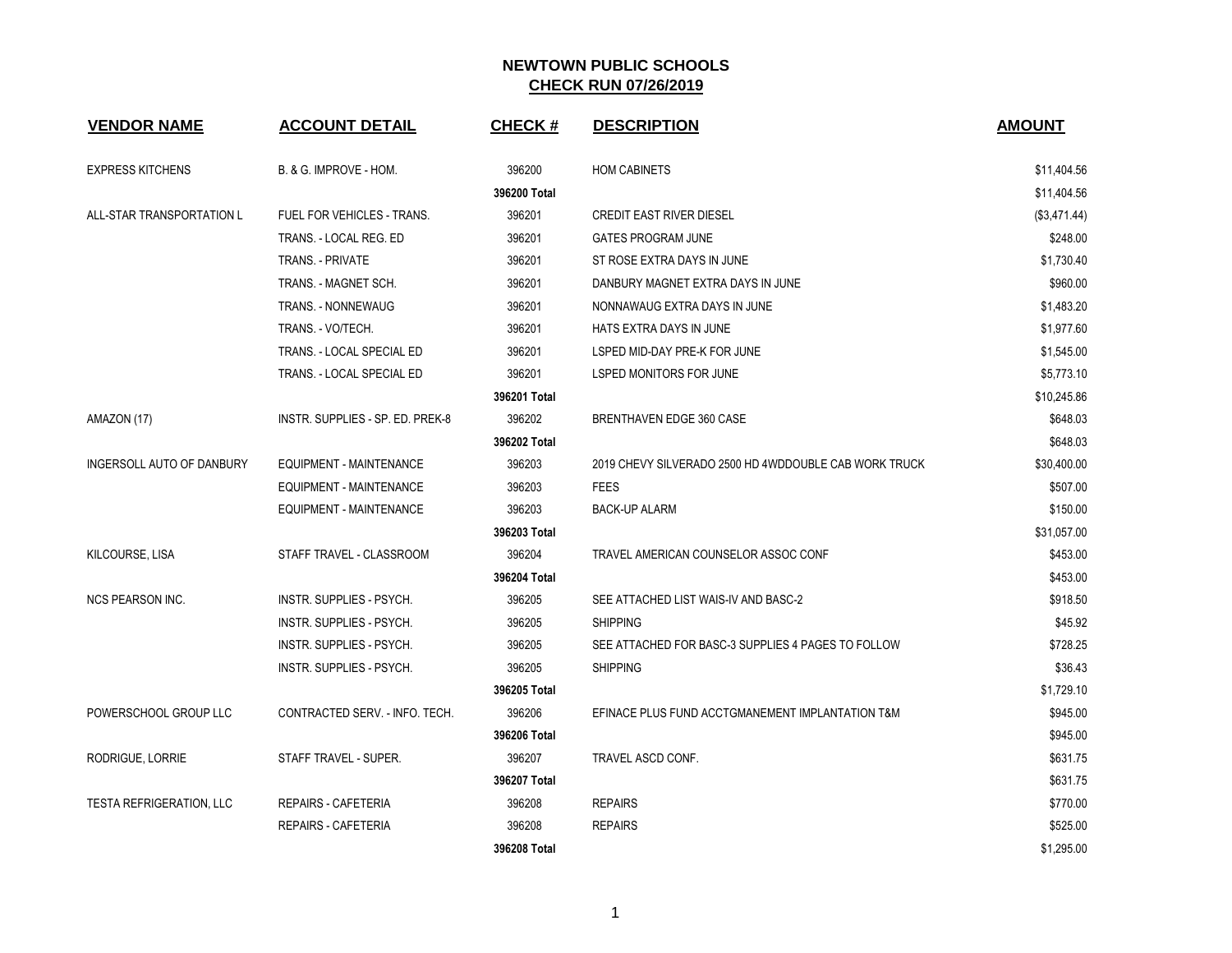| <b>VENDOR NAME</b>  | <b>ACCOUNT DETAIL</b>            | <b>CHECK#</b> | <b>DESCRIPTION</b>                                         | <b>AMOUNT</b> |
|---------------------|----------------------------------|---------------|------------------------------------------------------------|---------------|
| ACCO BRANDS USA LLC | REPAIRS - ADMIN.                 | 396209        | Laminator Service Contract 2019-2020                       | \$474.49      |
|                     |                                  | 396209 Total  |                                                            | \$474.49      |
| <b>AFLAC</b>        | <b>AFLAC INS</b>                 | 396210        | aflac                                                      | \$6,789.06    |
|                     |                                  | 396210 Total  |                                                            | \$6,789.06    |
| AIRGAS USA, LLC     | CONTRACTED SERV. - TECH ED.      | 396211        | LEASE RENEWAL FOR CYLINDER                                 | \$178.70      |
|                     |                                  | 396211 Total  |                                                            | \$178.70      |
| AMAZON (10)         | SUPPLIES - LIBRARY               | 396212        | Assorted books, see attached.                              | \$25.80       |
|                     | <b>SUPPLIES - LIBRARY</b>        | 396212        | Shipping and handling.                                     | \$1.64        |
|                     | <b>SUPPLIES - LIBRARY</b>        | 396212        | Assorted books, see attached.                              | \$75.00       |
|                     | SUPPLIES - LIBRARY               | 396212        | Shipping and handling.                                     | \$9.00        |
|                     | SUPPLIES - LIBRARY               | 396212        | Assorted books, see attached.                              | \$16.61       |
|                     | SUPPLIES - LIBRARY               | 396212        | Shipping and handling.                                     | \$1.05        |
|                     | <b>SUPPLIES - LIBRARY</b>        | 396212        | Assorted books and DVDs. See attached                      | \$14.49       |
|                     |                                  | 396212 Total  |                                                            | \$143.59      |
| AMAZON (17)         | INSTR. SUPPLIES - SP. ED. PREK-8 | 396213        | BCBA ORDER FOR C. AYOUB REED SCHOOL                        | \$26.75       |
|                     | INSTR. SUPPLIES - SP. ED. PREK-8 | 396213        | BCBA ORDER FOR C. AYOUB REED SCHOOL                        | \$354.68      |
|                     | INSTR. SUPPLIES - SP. ED. PREK-8 | 396213        | BCBA ORDER FOR C. AYOUB REED SCHOOL                        | \$6.37        |
|                     | INSTR. SUPPLIES - SP. ED. PREK-8 | 396213        | BCBA ORDER FOR C. AYOUB REED SCHOOL                        | \$3.61        |
|                     | INSTR. SUPPLIES - SP. ED. PREK-8 | 396213        | <b>BOOKS NATALIE KAISER</b>                                | \$46.12       |
|                     | INSTR. SUPPLIES - CLASSROOM      | 396213        | Math/Science manipulatives, books games-see attached order | \$909.03      |
|                     | INSTR. SUPPLIES - CLASSROOM      | 396213        | shipping                                                   | \$57.70       |
|                     | INSTR. SUPPLIES - CLASSROOM      | 396213        | Math/Science manipulatives, books games-see attached order | \$67.10       |
|                     | INSTR. SUPPLIES - CLASSROOM      | 396213        | shipping                                                   | \$4.30        |
|                     | INSTR. SUPPLIES - CLASSROOM      | 396213        | Math/Science manipulatives, books games-see attached order | \$25.98       |
|                     | INSTR. SUPPLIES - CLASSROOM      | 396213        | shipping                                                   | \$19.70       |
|                     | INSTR. SUPPLIES - SP. ED. PREK-8 | 396213        | <b>BLANKET PO</b>                                          | \$29.72       |
|                     | INSTR. SUPPLIES - SP. ED. PREK-8 | 396213        | <b>BLANKET PO</b>                                          | \$109.57      |
|                     | INSTR. SUPPLIES - SP. ED. PREK-8 | 396213        | <b>BLANKET PO</b>                                          | \$284.48      |
|                     | INSTR. SUPPLIES - SP. ED. PREK-8 | 396213        | <b>BLANKET PO</b>                                          | \$15.78       |
|                     | INSTR. SUPPLIES - SP. ED. PREK-8 | 396213        | <b>BLANKET PO</b>                                          | \$14.86       |
|                     |                                  | 396213 Total  |                                                            | \$1,975.75    |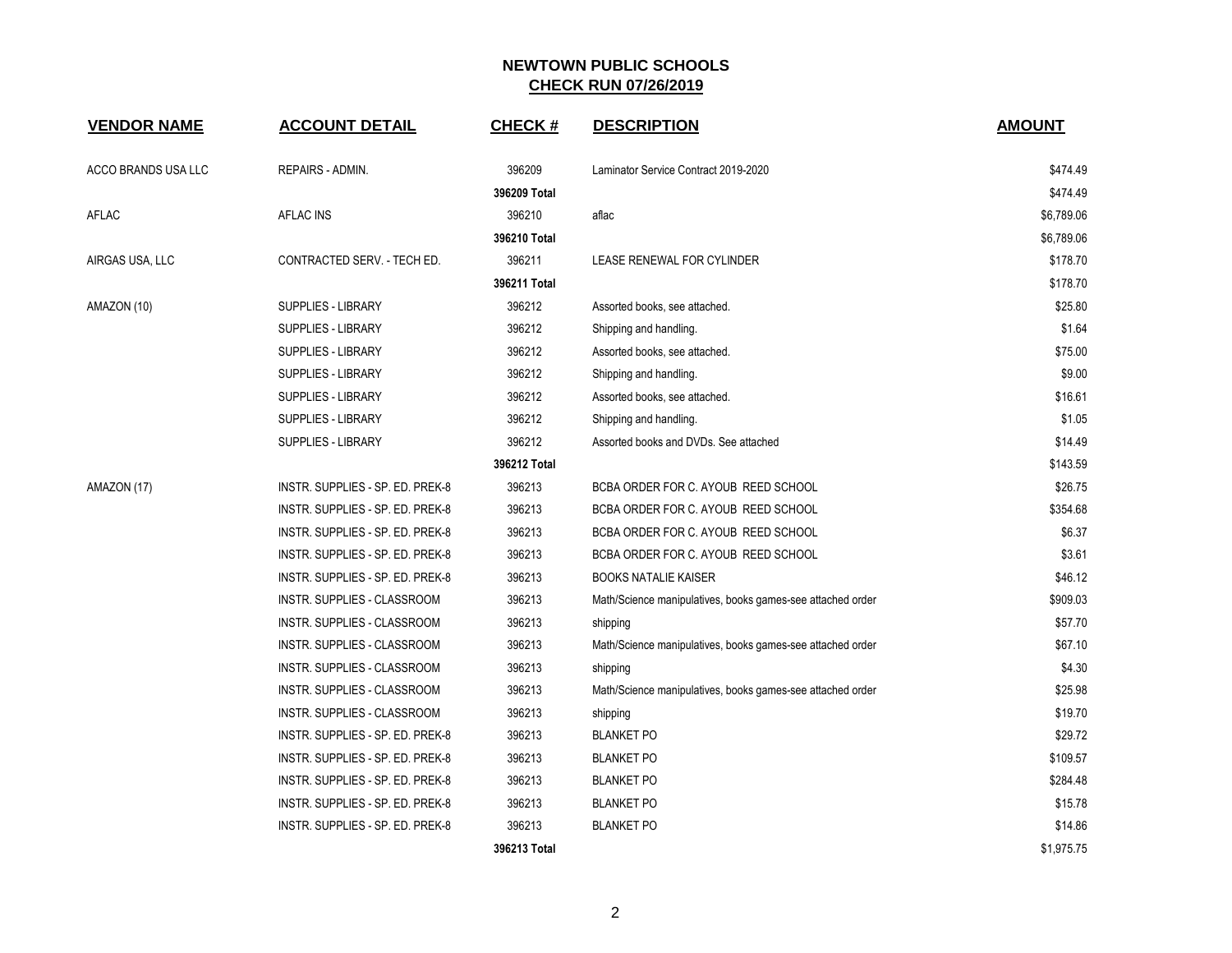| <b>VENDOR NAME</b>              | <b>ACCOUNT DETAIL</b>               | <b>CHECK#</b> | <b>DESCRIPTION</b>                                                 | <b>AMOUNT</b> |
|---------------------------------|-------------------------------------|---------------|--------------------------------------------------------------------|---------------|
| APPLE INC.                      | INSTR. SUPPLIES - SCIENCE           | 396214        | to purchase Chromebooks/iP                                         | \$3,940.00    |
|                                 | <b>INSTR. SUPPLIES - SCIENCE</b>    | 396214        | to purchase Chromebooks/iPads                                      | \$1,197.00    |
|                                 |                                     | 396214 Total  |                                                                    | \$5,137.00    |
| <b>BRAIN POP</b>                | CONTRACTED SERV. - LIBRARY          | 396215        | Renewal for Brain pop online resource at RIS LMC for 2019-20.      | \$1,895.00    |
|                                 |                                     | 396215 Total  |                                                                    | \$1,895.00    |
| <b>BRODART CO.</b>              | INSTR. SUPPLIES - CLASSROOM         | 396216        | Book Film Cover - Roll Item#10-212-005                             | \$50.58       |
|                                 | INSTR. SUPPLIES - CLASSROOM         | 396216        | Book Film Cover Item#10-229-006                                    | \$57.54       |
|                                 | INSTR. SUPPLIES - CLASSROOM         | 396216        | Shipping - Pricing Reflects 25% off Coupon Code MT25               | \$18.92       |
|                                 |                                     | 396216 Total  |                                                                    | \$127.04      |
| <b>CANON FINANCIAL SERVICES</b> | COPIER RENTAL - CLASSROOM           | 396217        | 1 ST QTR OF COPIER CONTACT 2019/20                                 | \$2,475.59    |
|                                 | COPIER RENTAL - CLASSROOM           | 396217        | 1 ST QTR OF COPIER CONTACT 2019/20                                 | \$3,961.13    |
|                                 | COPIER RENTAL - CLASSROOM           | 396217        | 1 ST QTR OF COPIER CONTACT 2019/20                                 | \$2,971.08    |
|                                 | COPIER RENTAL - CLASSROOM           | 396217        | 1 ST QTR OF COPIER CONTACT 2019/20                                 | \$2,475.59    |
|                                 | COPIER RENTAL - CLASSROOM           | 396217        | 1 ST QTR OF COPIER CONTACT 2019/20                                 | \$5,846.32    |
|                                 | COPIER RENTAL - CLASSROOM           | 396217        | 1 ST QTR OF COPIER CONTACT 2019/20                                 | \$7,650.81    |
|                                 | COPIER RENTAL - CLASSROOM           | 396217        | 1 ST QTR OF COPIER CONTACT 2019/20                                 | \$16,382.56   |
|                                 | COPIER RENTAL - BUS. SERV.          | 396217        | 1 ST QTR OF COPIER CONTACT 2019/20                                 | \$3,828.91    |
|                                 |                                     | 396217 Total  |                                                                    | \$45,591.99   |
| CAROLINA BIOLOGICAL             | INSTR. SUPPLIES - CLASSROOM         | 396218        | Graduated Cylinder (Plastic), 100mL, Item #721613                  | \$12.84       |
|                                 | INSTR. SUPPLIES - CLASSROOM         | 396218        | Shipping and Handling Charges                                      | \$37.40       |
|                                 |                                     | 396218 Total  |                                                                    | \$50.24       |
| CBS LLC                         | REPAIRS - INFO. TECH.               | 396219        | Epson 680 SST - to replace Unifi55, wall mount for 680, wall plate | \$1,578.00    |
|                                 |                                     | 396219 Total  |                                                                    | \$1,578.00    |
| CHARTER COMMUNICATIO            | INSTR. SUPPLIES - TECH ED.          | 396220        | CABLE TV SUBSCRIPTION                                              | \$7.89        |
|                                 |                                     | 396220 Total  |                                                                    | \$7.89        |
| CIACCIA, WAYNE                  | <b>B&amp;G SUPPLIES - CUSTODIAL</b> | 396221        | SHOES (100374)                                                     | \$127.61      |
|                                 |                                     | 396221 Total  |                                                                    | \$127.61      |
| <b>CONTINENTAL PRESS INC.</b>   | INSTR. SUPPLIES - CLASSROOM         | 396222        | When a Child Writes K-2 Item#20-Pack                               | \$131.80      |
|                                 | INSTR. SUPPLIES - CLASSROOM         | 396222        | When a Child Reads Item#20-Pack                                    | \$131.80      |
|                                 | INSTR. SUPPLIES - CLASSROOM         | 396222        | Shipping                                                           | \$31.63       |
|                                 |                                     | 396222 Total  |                                                                    | \$295.23      |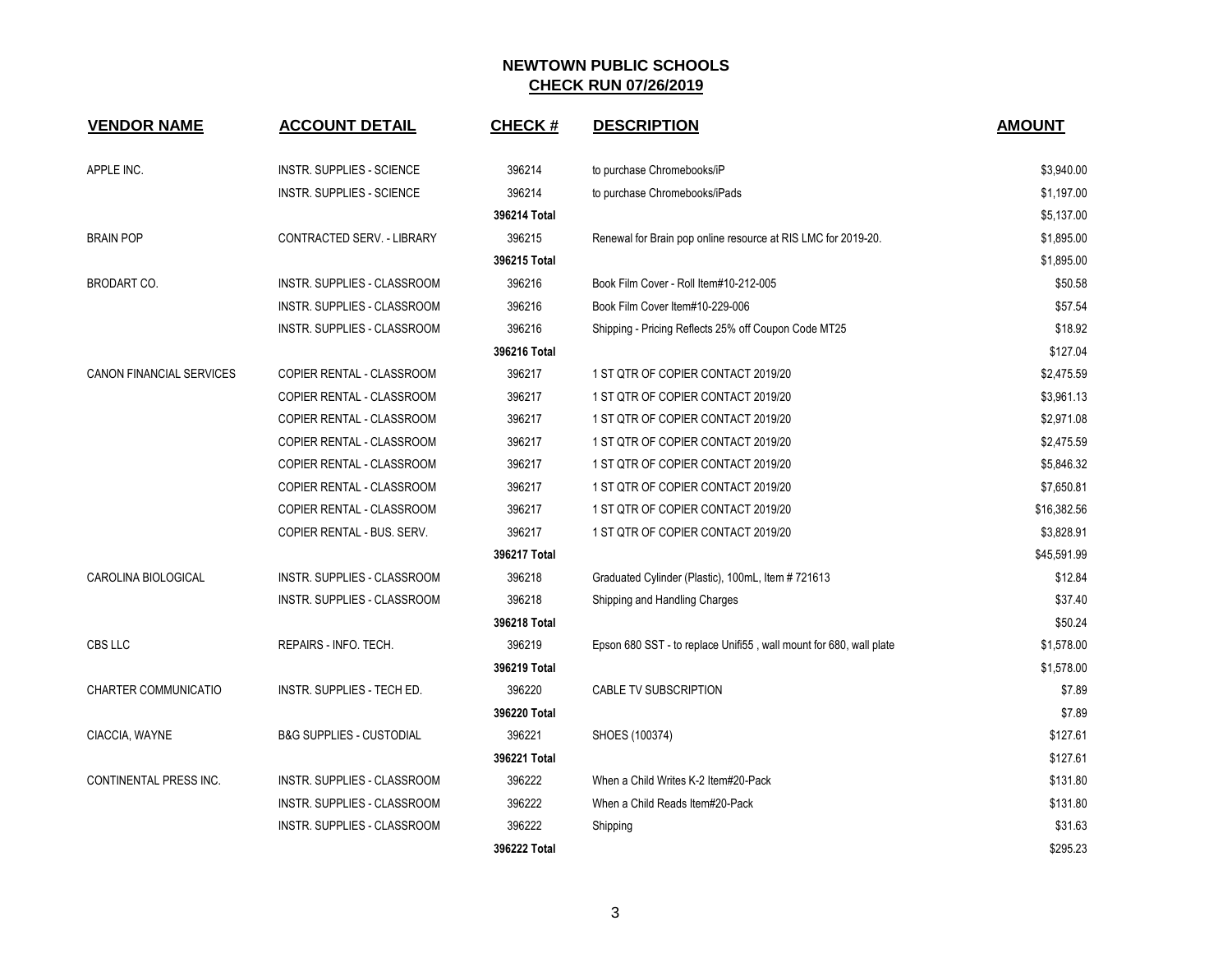| <b>VENDOR NAME</b>               | <b>ACCOUNT DETAIL</b>              | <b>CHECK#</b> | <b>DESCRIPTION</b>                                                    | <b>AMOUNT</b> |
|----------------------------------|------------------------------------|---------------|-----------------------------------------------------------------------|---------------|
| CPI (CRISIS PREVENTION IN        | MEMBERSHIPS - PUPIL SERV.          | 396223        | MEMBERSHIP FEE FOR HETHER LUCIEN CPI TRAINOR                          | \$150.00      |
|                                  |                                    | 396223 Total  |                                                                       | \$150.00      |
| <b>CREATIVE FINANCIAL STAFFI</b> | <b>EXTRA WORK - DISTRICT</b>       | 396224        | STAFFING SERV FOR PAYROLL POSITION                                    | \$1,176.00    |
|                                  |                                    | 396224 Total  |                                                                       | \$1,176.00    |
| <b>CREDO REFERENCE LIMITED</b>   | <b>SUPPLIES - LIBRARY</b>          | 396225        | Subscription to SOURCE                                                | \$484.00      |
|                                  |                                    | 396225 Total  |                                                                       | \$484.00      |
| <b>CURRICULUM ASSOCIATE LLC</b>  | INSTR. SUPPLIES - CLASSROOM        | 396226        | Quick-Word Handbook for Everyday Writers,                             | \$109.71      |
|                                  | INSTR. SUPPLIES - CLASSROOM        | 396226        | Shipping and Handling Charges                                         | \$13.17       |
|                                  | TEXTBOOKS - CLASSROOM              | 396226        | Quick Word-Every Day Writers #WS132                                   | \$127.20      |
|                                  | <b>TEXTBOOKS - CLASSROOM</b>       | 396226        | Quick Work Handbook for Practical Writing #WS10402                    | \$270.40      |
|                                  | TEXTBOOKS - CLASSROOM              | 396226        | 12% Shipping                                                          | \$47.71       |
|                                  |                                    | 396226 Total  |                                                                       | \$568.19      |
| DELL MARKETING L.P.              | EQUIPMENT - INFO. TECH.            | 396227        | OptiPlex 3060 SFF - i5, Win 10, 256 SB SATA SSD, 3 year warranty      | \$57,990.60   |
|                                  | REPAIRS - INFO. TECH.              | 396227        | C7017T Dell Interactive Conference monitor - replace Smart Board      | \$2,680.00    |
| DELL MARKETING L.P.              | REPAIRS - INFO. TECH.              | 396227        | Action Screen Beam 960 Wireless display receiver with Screen Beam CMS | \$275.00      |
|                                  |                                    | 396227 Total  |                                                                       | \$60,945.60   |
| <b>DELTA EDUCATION</b>           | <b>INSTR. SUPPLIES - CLASSROOM</b> | 396228        | D-Cells, Alkaline (8/pkg.), Item #023-1153                            | \$81.85       |
|                                  | INSTR. SUPPLIES - CLASSROOM        | 396228        | Motor, Electric, with leads, stranded wire #20, Item #130-3554        | \$117.00      |
|                                  | <b>INSTR. SUPPLIES - CLASSROOM</b> | 396228        | Wire roll, #20 solid, insulated, 16 m roll, Item #230-1683            | \$18.24       |
|                                  | INSTR. SUPPLIES - CLASSROOM        | 396228        | Shipping and Handling Charges                                         | \$26.05       |
|                                  |                                    | 396228 Total  |                                                                       | \$243.14      |
| DEMCO INC.                       | <b>SUPPLIES - LIBRARY</b>          | 396229        | PLEASE SEE ATTACHED QUOTE, REF. # W9129025, DEMCO Contract C20081     | \$476.21      |
|                                  | <b>REPAIRS - ENGLISH</b>           | 396229        | REPLACEMENT CHAIRS                                                    | \$300.37      |
|                                  |                                    | 396229 Total  |                                                                       | \$776.58      |
| <b>DNR LABORATORIES LLC</b>      | <b>EMERGENCY REPAIRS - H.S.</b>    | 396230        | CAFÉ REPAIR / RESECURE RIGGING SYSTEM - NHS                           | \$2,350.00    |
|                                  |                                    | 396230 Total  |                                                                       | \$2,350.00    |
| <b>EAST RIVER ENERGY INC.</b>    | <b>FUEL FOR VEHICLES - TRANS.</b>  | 396231        | DIESEL 1650. GAL ALL STAR                                             | \$3,471.44    |
|                                  |                                    | 396231 Total  |                                                                       | \$3,471.44    |
| <b>EASTERN WATER SOLUTIONS</b>   | <b>B&amp;G CONTRACTED SERV.</b>    | 396232        | CERTIFIED WATER OPERATOR AGREEMENT - 2019-2020                        | \$3,445.87    |
|                                  | <b>EMERGENCY REPAIRS - H.S.</b>    | 396232        | SEWAGE PUMP CHAMBER REPAIR - NHS                                      | \$2,730.16    |
|                                  |                                    | 396232 Total  |                                                                       | \$6,176.03    |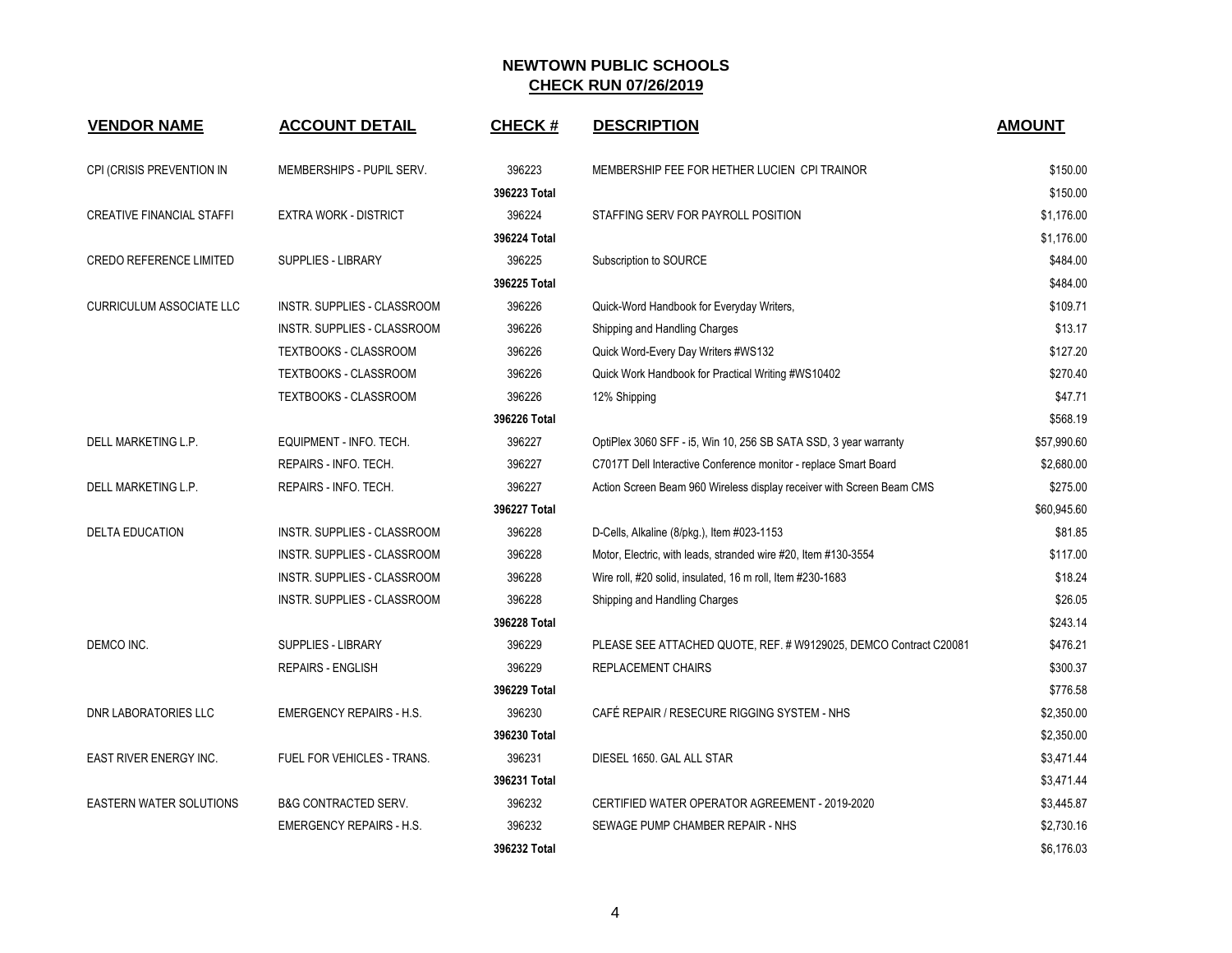| <b>VENDOR NAME</b>          | <b>ACCOUNT DETAIL</b>              | <b>CHECK#</b> | <b>DESCRIPTION</b>                                                                   | <b>AMOUNT</b> |
|-----------------------------|------------------------------------|---------------|--------------------------------------------------------------------------------------|---------------|
| EPLUS TECHNOLOGY, INC.      | EQUIPMENT - INFO. TECH.            | 396233        | Replacement of 12 switches and 16 wireless AP, upgrades this order under standard No | \$884.40      |
|                             |                                    | 396233 Total  |                                                                                      | \$884.40      |
| ERGONOMIC GROUP, INC.       | REPAIRS - INFO. TECH.              | 396234        | Additional 50 license IPTA-IC50                                                      | \$3,431.78    |
|                             |                                    | 396234 Total  |                                                                                      | \$3,431.78    |
| ERIC ARMIN INC.             | INSTR. SUPPLIES - CLASSROOM        | 396235        | Math Balance with Weights, Item #532306                                              | \$53.16       |
|                             | <b>INSTR. SUPPLIES - CLASSROOM</b> | 396235        | Tangrams, Set of 30, Item #531020                                                    | \$71.16       |
|                             | INSTR. SUPPLIES - CLASSROOM        | 396235        | Shipping and Handling Charges                                                        | \$11.19       |
|                             | INSTR. SUPPLIES - CLASSROOM        | 396235        | See attached, math/science equipment, meter stick, centimeter cubes                  | \$117.78      |
|                             |                                    | 396235 Total  |                                                                                      | \$253.29      |
| HARTFORD HEALTHCARE         | PROF. SERV. - PSYCH/MED. EVAL.     | 396236        | PROF. SERV. - PSYCH/MED. EVAL.                                                       | \$50.00       |
|                             |                                    | 396236 Total  |                                                                                      | \$50.00       |
| <b>HEINEMANN</b>            | <b>TEXTBOOKS - CLASSROOM</b>       | 396237        | Understanding Texts & Readers by Jennifer Serravallo,                                | \$61.01       |
|                             | TEXTBOOKS - CLASSROOM              | 396237        | Shipping and Handling Charges                                                        | \$7.00        |
|                             | TEXTBOOKS - CLASSROOM              | 396237        | Teacher s Guide for Getting Started with Beginning Writers                           | \$78.02       |
|                             | <b>TEXTBOOKS - CLASSROOM</b>       | 396237        | LLI Level L Test Prep #978-0-325-06058-3                                             | \$31.50       |
|                             | <b>TEXTBOOKS - CLASSROOM</b>       | 396237        | LLI Level M #978-0-325-06060-6                                                       | \$31.50       |
|                             | TEXTBOOKS - CLASSROOM              | 396237        | LLI Level N #978-0-325-06062-0                                                       | \$31.50       |
|                             | <b>TEXTBOOKS - CLASSROOM</b>       | 396237        | LLI Level O #978-0-325-06064-4                                                       | \$31.50       |
|                             | <b>TEXTBOOKS - CLASSROOM</b>       | 396237        | LLI Level P #978-0-325-06066-8                                                       | \$31.50       |
|                             | TEXTBOOKS - CLASSROOM              | 396237        | LLI Level Q #978-0-325-06068-2                                                       | \$31.50       |
|                             | TEXTBOOKS - CLASSROOM              | 396237        | Shipping                                                                             | \$26.70       |
|                             | INSTR. SUPPLIES - CLASSROOM        | 396237        | Student Portfolio Bags - #978-0-325-04635-8                                          | \$82.50       |
|                             | INSTR. SUPPLIES - CLASSROOM        | 396237        | Take Home Bags #378-0-325-02111-9                                                    | \$114.00      |
|                             | <b>INSTR. SUPPLIES - CLASSROOM</b> | 396237        | Calculator/Stop Watch for LLI #978-0-325-01385-5                                     | \$55.00       |
|                             | INSTR. SUPPLIES - CLASSROOM        | 396237        | Shipping                                                                             | \$25.15       |
|                             |                                    | 396237 Total  |                                                                                      | \$638.38      |
| HOPE KING TEACHING RESOUR   | STAFF TRAIN. - CLASSROOM           | 396238        | Conference-Get Your Teacher On New England,                                          | \$391.00      |
|                             |                                    | 396238 Total  |                                                                                      | \$391.00      |
| <b>ILLUMINATE EDUCATION</b> | CONTRACTED SERV. - INFO. TECH.     | 396239        | Annual Base Fee 2019-2020                                                            | \$29,919.60   |
|                             |                                    | 396239 Total  |                                                                                      | \$29,919.60   |
| <b>KURTZ BROS</b>           | <b>INSTR. SUPPLIES - CLASSROOM</b> | 396240        | Supplies: see attached, binders, binder clips, paper clips                           | \$123.36      |
|                             |                                    | 396240 Total  |                                                                                      | \$123.36      |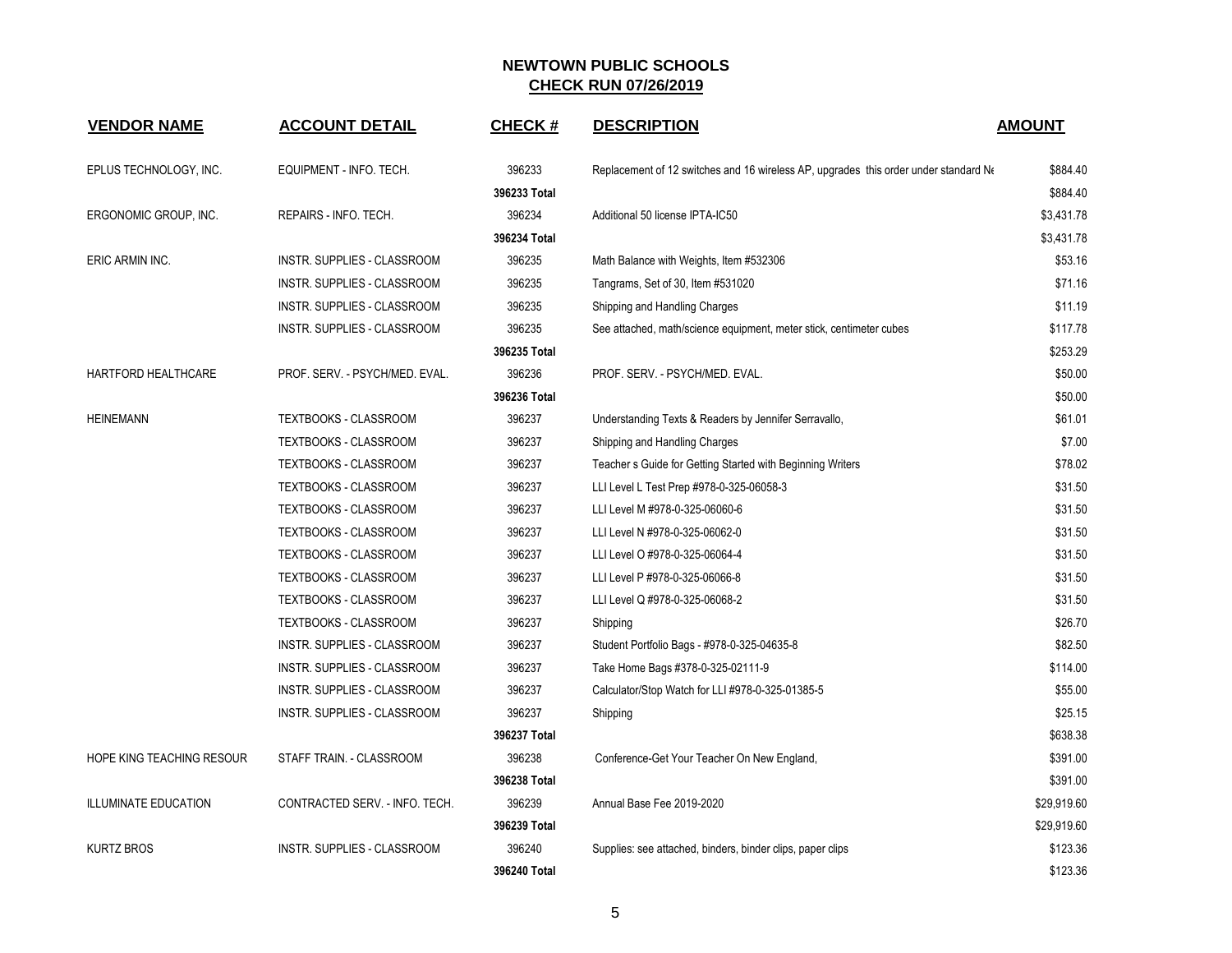| <b>VENDOR NAME</b>          | <b>ACCOUNT DETAIL</b>            | <b>CHECK#</b> | <b>DESCRIPTION</b>                                                    | <b>AMOUNT</b> |
|-----------------------------|----------------------------------|---------------|-----------------------------------------------------------------------|---------------|
| LAKESHORE LEARNING M        | INSTR. SUPPLIES - CLASSROOM      | 396241        | Math/science manipulatives, see attached, magnifiers, gram weights    | \$530.75      |
|                             | INSTR. SUPPLIES - CLASSROOM      | 396241        | shipping 15%                                                          | \$79.61       |
|                             |                                  | 396241 Total  |                                                                       | \$610.36      |
| <b>LEARNING A-Z</b>         | CONTRACTED SERV. - LIBRARY       | 396242        | Annual Membership Renewal Order#7110809                               | \$1,999.00    |
|                             |                                  | 396242 Total  |                                                                       | \$1,999.00    |
| MARKER BOARD PEOPLE,        | INSTR. SUPPLIES - CLASSROOM      | 396243        | Dry Erase Boards, Double Sided, 8 1/2 x 11 inch, 30/pack              | \$69.00       |
|                             | INSTR. SUPPLIES - CLASSROOM      | 396243        | Case of 150 Deluxe Tip Student Dry Erase Purple Markers               | \$270.00      |
|                             | INSTR. SUPPLIES - CLASSROOM      | 396243        | Student Erasers, 30/pack, Cat. # ER                                   | \$60.00       |
|                             | INSTR. SUPPLIES - CLASSROOM      | 396243        | Dry Erase Boards, Blank with Handle, 24 inches x 36 inches            | \$240.00      |
|                             |                                  | 396243 Total  |                                                                       | \$639.00      |
| MASON W.B. INC.             | OFF. SUPPLIES - BUS. SERV.       | 396244        | <b>SUPPLIES 2019/20</b>                                               | \$47.07       |
|                             | OFF. SUPPLIES - BUS. SERV.       | 396244        | <b>SUPPLIES 2019/20</b>                                               | \$42.62       |
|                             | INSTR. SUPPLIES - SP. ED. PREK-8 | 396244        | <b>ESY SUPPLIES</b>                                                   | \$365.31      |
|                             |                                  | 396244 Total  |                                                                       | \$455.00      |
| MCGRAW-HILL SCHOOL EDUCAT   | TEXTBOOKS - CLASSROOM            | 396245        | Reading for Information Inter. Skills Handbook Grade 2 #9780076103256 | \$75.96       |
|                             | TEXTBOOKS - CLASSROOM            | 396245        | Shipping                                                              | \$14.51       |
|                             |                                  | 396245 Total  |                                                                       | \$90.47       |
| MONROE ELECTRIC LLC         | <b>REPAIRS - SECURITY</b>        | 396246        | LABOR & MATERIALS FOR 24 NEW CAT. 6 LINES FOR NEW CAMERAS             | \$3,000.00    |
|                             | CONTRACTED SERV. - SECURITY      | 396246        | SAME AS ABOVE                                                         | \$3,250.00    |
|                             |                                  | 396246 Total  |                                                                       | \$6,250.00    |
| <b>MORETTI, CHRIS</b>       | STAFF TRAIN. - ADMIN.            | 396247        | LEADERSHIP RETREAT PD LUNCH                                           | \$239.38      |
|                             | INSTR. SUPPLIES - CLASSROOM      | 396247        | OFFICE SUPPLIES                                                       | \$45.03       |
|                             |                                  | 396247 Total  |                                                                       | \$284.41      |
| <b>NCTM</b>                 | MEMBERSHIPS - CLASSROOM          | 396248        | Annual Membership Member#4167968                                      | \$89.00       |
|                             |                                  | 396248 Total  |                                                                       | \$89.00       |
| <b>NSTA MEMBER SERVICES</b> | MEMBERSHIPS - CLASSROOM          | 396249        | Annual Membership - Kris Feda MemberID#1229783                        | \$80.00       |
|                             |                                  | 396249 Total  |                                                                       | \$80.00       |
| POSTMASTER - NEWTOWN        | POSTAGE - ADMIN.                 | 396250        | Rolls of 100 \$0.55 FOREVER STAMPS, SKU #740104, No S/H               | \$330.00      |
|                             |                                  | 396250 Total  |                                                                       | \$330.00      |
| POSTMASTER - NEWTOWN        | POSTAGE - ADMIN.                 | 396251        | Books of Forever stamps for the 2019-2020 school year:                | \$385.00      |
|                             |                                  | 396251 Total  |                                                                       | \$385.00      |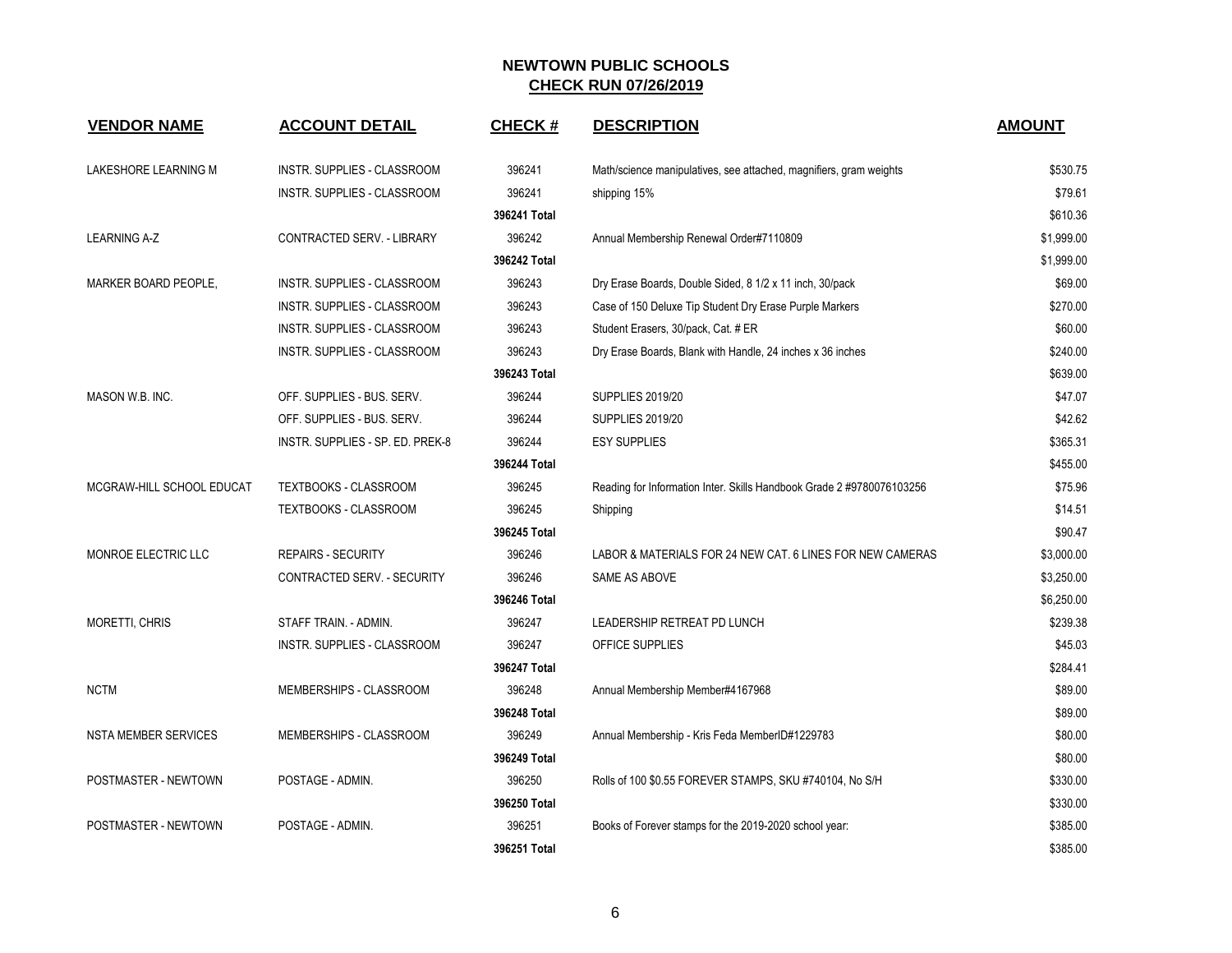| <b>VENDOR NAME</b>            | <b>ACCOUNT DETAIL</b>              | CHECK #      | <b>DESCRIPTION</b>                                                            | <b>AMOUNT</b> |
|-------------------------------|------------------------------------|--------------|-------------------------------------------------------------------------------|---------------|
| <b>REALLY GOOD STUFF INC.</b> | INSTR. SUPPLIES - CLASSROOM        | 396252       | Large Book Buddy Bags, Set of 5, Order #400856                                | \$87.89       |
|                               | <b>INSTR. SUPPLIES - CLASSROOM</b> | 396252       | Medium book pouch, set of 4, Order #301472                                    | \$383.36      |
|                               | INSTR. SUPPLIES - CLASSROOM        | 396252       | Shipping and Handling Charges                                                 | \$56.55       |
|                               | INSTR. SUPPLIES - CLASSROOM        | 396252       | Math/Science supplies, see attached, free shipping code SUMMER OFF            | \$393.77      |
|                               | INSTR. SUPPLIES - CLASSROOM        | 396252       | Kinder Journals & Timers 15% Coupon Code SAVE15 free shipping                 | \$319.16      |
|                               |                                    | 396252 Total |                                                                               | \$1,240.73    |
| SANTALIS, JEAN CHRISTOPHE     | CONTRACTED SERV. - MUSIC           | 396253       | <b>BAND RECORDING</b>                                                         | \$900.00      |
|                               |                                    | 396253 Total |                                                                               | \$900.00      |
| SCHOLASTIC INC                | INSTR. SUPPLIES - SOC. STUDIES     | 396254       | Class set of 30 NYT UPFRONT magazine for Ron Chivinski                        | \$299.70      |
|                               | INSTR. SUPPLIES - SOC. STUDIES     | 396254       | Ship charge                                                                   | \$29.97       |
|                               |                                    | 396254 Total |                                                                               | \$329.67      |
| <b>SCHOOL SPECIALTY</b>       | INSTR. SUPPLIES - CLASSROOM        | 396255       | Supplies: comp paper, easel paper, pens, tape, see attached list, no shipping | \$396.30      |
|                               | INSTR. SUPPLIES - CLASSROOM        | 396255       | Supplies notebook rings, markers, erasers, dry erase cleaner, see attached    | \$679.85      |
|                               | INSTR. SUPPLIES - CLASSROOM        | 396255       | Classroom supplies, markers, erasers, tape, glue sick, filers, post it notes  | \$560.67      |
|                               | INSTR. SUPPLIES - CLASSROOM        | 396255       | Supplies: pens, index cards, sheet protectors, folders, post it notes,        | \$730.63      |
|                               | INSTR. SUPPLIES - CLASSROOM        | 396255       | Supplies, chart paper, staplers, pens, see attached, no shipping              | \$387.45      |
|                               | INSTR. SUPPLIES - CLASSROOM        | 396255       | Class supplies, see attached, easel pads, posit, correction tape, scissors    | \$434.60      |
|                               | INSTR. SUPPLIES - CLASSROOM        | 396255       | Supplies, see attached, no shipping                                           | \$134.62      |
|                               | INSTR. SUPPLIES - CLASSROOM        | 396255       | Supplies-see attached-no shipping                                             | \$135.18      |
|                               | <b>INSTR. SUPPLIES - CLASSROOM</b> | 396255       | Classrm supplies-see attached-no shipping                                     | \$116.77      |
|                               | INSTR. SUPPLIES - CLASSROOM        | 396255       | Class supplies-see attached-no ship                                           | \$90.13       |
|                               | INSTR. SUPPLIES - CLASSROOM        | 396255       | Class supplies-see attached-no shipping                                       | \$85.33       |
|                               | INSTR. SUPPLIES - CLASSROOM        | 396255       | Class supplies-see attached-no shipping                                       | \$100.64      |
|                               | INSTR. SUPPLIES - CLASSROOM        | 396255       | Class supplies-see attached-no shipping                                       | \$132.81      |
|                               | INSTR. SUPPLIES - CLASSROOM        | 396255       | #026029 composition book, no shipping                                         | \$49.95       |
|                               | INSTR. SUPPLIES - SP. ED. PREK-8   | 396255       | ORDER AS PER ATTACHED SUPPLIES FOR OT                                         | \$214.48      |
|                               | INSTR. SUPPLIES - CLASSROOM        | 396255       | Item # 2010996, Premier STRIVE Student Planner, Package E,                    | \$197.40      |
|                               | INSTR. SUPPLIES - CLASSROOM        | 396255       | Shipping and Handling Charges                                                 | \$27.95       |
|                               |                                    | 396255 Total |                                                                               | \$4,474.76    |
| SOLTERRA ACADEMY              | TUITION - OUT-OF-DISTRICT          | 396256       | TUITION - OUT-OF-DISTRICT                                                     | \$11,670.00   |
|                               | TUITION - OUT-OF-DISTRICT          | 396256       | TUITION - OUT-OF-DISTRICT                                                     | \$11,670.00   |
|                               |                                    | 396256 Total |                                                                               | \$23,340.00   |